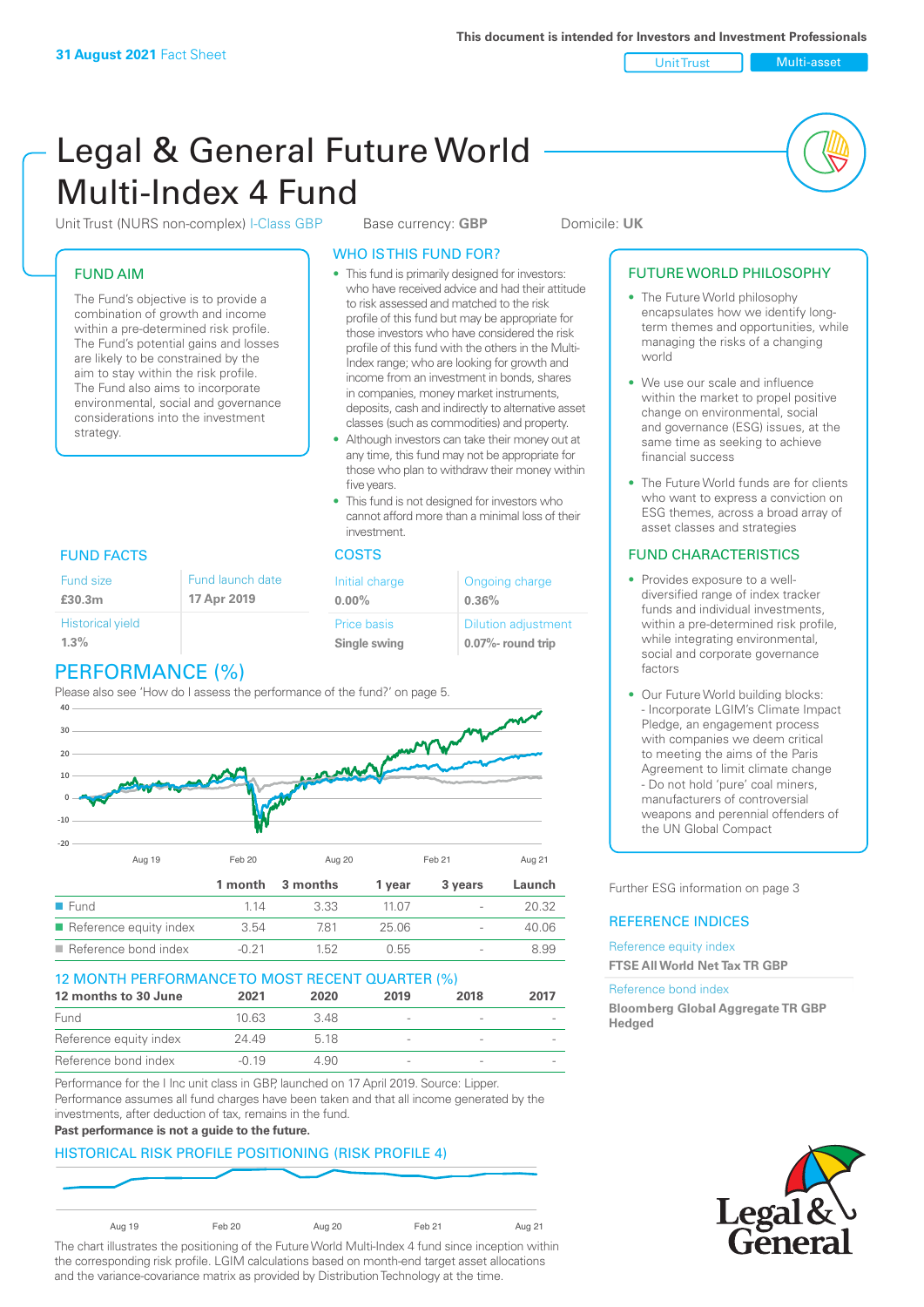Unit Trust (NURS non-complex) I-Class GBP

# PORTFOLIO BREAKDOWN

All data source LGIM unless otherwise stated. Totals may not sum due to rounding.





#### FUND MANAGERS

The fund managers have responsibility for managing the multi-index fund range. They are part of the Multi-Asset Funds (MAF) team in LGIM. This team focuses on designing and managing multi-asset funds that are tailored to match the specific objectives of various client types. The team sits within a wider Asset Allocation team which combines both depth of experience with a broad range of expertise from different fields, including fund management, investment consulting and risk management roles.

# TOP 10 HOLDINGS (%)

| L&G FW ESG Developed Equity Index Fund                    |     |
|-----------------------------------------------------------|-----|
| L&G FW ESG UK Equity Index Fund                           | 9.5 |
| Cash                                                      | 7.8 |
| L&G All Stocks Gilt Index Trust                           | 7.0 |
| <b>L&amp;G UK ESG Corporate Bonds ETF</b>                 | 7.0 |
| L&G Future World Global Credit Fund                       | 5.0 |
| L&G ESG Emerging Markets Government Bond (USD) Index Fund | 4.5 |
| L&G Global Inflation Linked Bond Index Fund               | 4.0 |
| L&G Japan Index Trust                                     | 3.8 |
| L&G ESG GBP Corporate Bond 0-5Y ETF                       | 3.0 |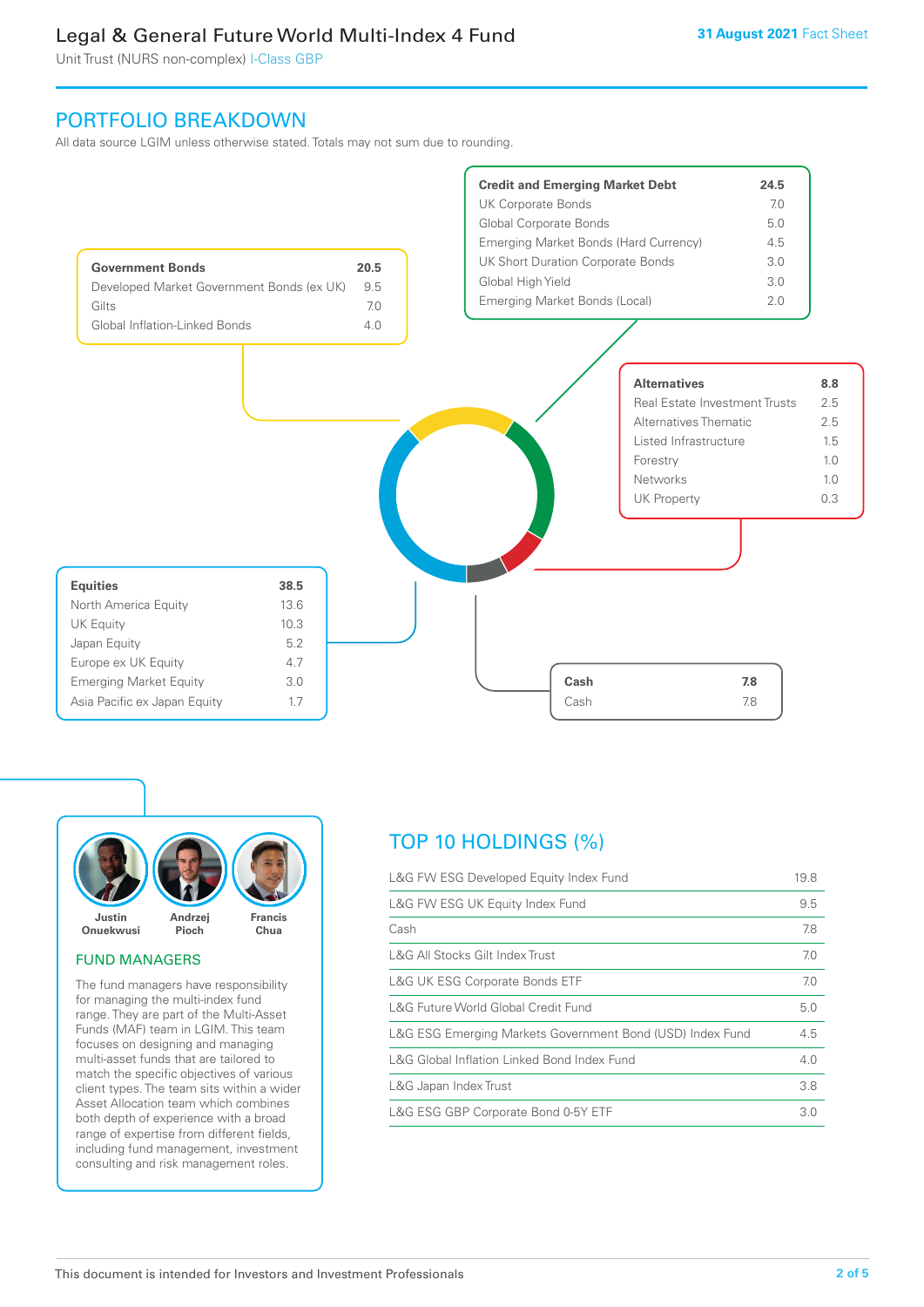Unit Trust (NURS non-complex) I-Class GBP

**54**

ESG score of comparator

# ESG COMMITMENT

From diesel emissions to oil spills, there have been many tangible examples in recent years of how failures in the way companies are run can have a harmful impact on the environment, society and investor returns. We believe responsible investing can mitigate the risk of such outcomes and has the potential to improve returns through the integration of environmental, social and governance (ESG) considerations, active ownership and longterm thematic analysis.

#### ESG SCORE

We score companies based on environmental, social and governance factors. The ESG Score is aligned to our engagement and voting activities. As a result, this portfolio has an aggregate ESG Score of **59** versus a mainstream comparator of **54**.

ESG scores and carbon metrics are calculated for the portion of the portfolio that invests in LGIM's Future World funds.



#### ENVIRONMENTAL PERFORMANCE

**/100 /100**

Carbon dioxide (CO2) is the most significant contributor to greenhouse gas emissions which are driving climate change. Compared to the unadjusted comparator, the fund will have a different exposure to current and future sources of carbon dioxide emissions.



**59**

ESG score of fund

#### CARBON RESERVES INTENSITY

Carbon reserves are fossil fuels (coal, oil and gas) which, if burnt, will become the carbon emissions of the future. To meet global climate change targets, the unabated use of fossil fuels is expected to decline over time.

The figures below are a measure of the size of carbon reserves held by the fund's underlying companies.

**79%** Lower carbon reserves intensity than the unadjusted comparator



Tonnes of CO<sub>2</sub>e<sup>i</sup> per \$1 million **of enterprise value including cash (EVIC)**

The fund has 79% lower carbon reserves intensity<sup>ii</sup> compared to the unadjusted comparator.

The difference in carbon reserves intensity means that for every \$1 million invested in the fund, the exposure to carbon reserves through the underlying companies is reduced by an amount equivalent to **1562 tonnes of CO<sub>2</sub>e** compared to having invested in the unadjusted comparator.



**48%** Lower carbon footprint than the unadjusted comparator

## CARBON FOOTPRINT

Following the global Paris Agreement on climate change, companies in all sectors are expected to reduce their emissions to prepare and adapt for a low-carbon economy.



**Tonnes of CO2 e per \$1 million of EVIC**

The fund has **48%** lower carbon footprint compared to the unadjusted comparator. Carbon footprint describes the relationship between the carbon emissions of a company and its EVIC<sup>ii</sup>.

The difference in carbon footprint means that the fund has selected companies where, for the same level of EVIC, the associated emissions<sup>iv</sup> are lower by **31 tonnes of CO<sub>2</sub>e** compared to the unadjusted comparator<sup>v</sup>.



For further information please go to www.lgim.com/esginfo Ø

**The comparator for this fund is a bespoke asset-weighted blend\* of Solactive market-capitalisation indices in equities and credit. \*The blend will evolve over time in line with the actual asset allocation of the multi-asset fund.**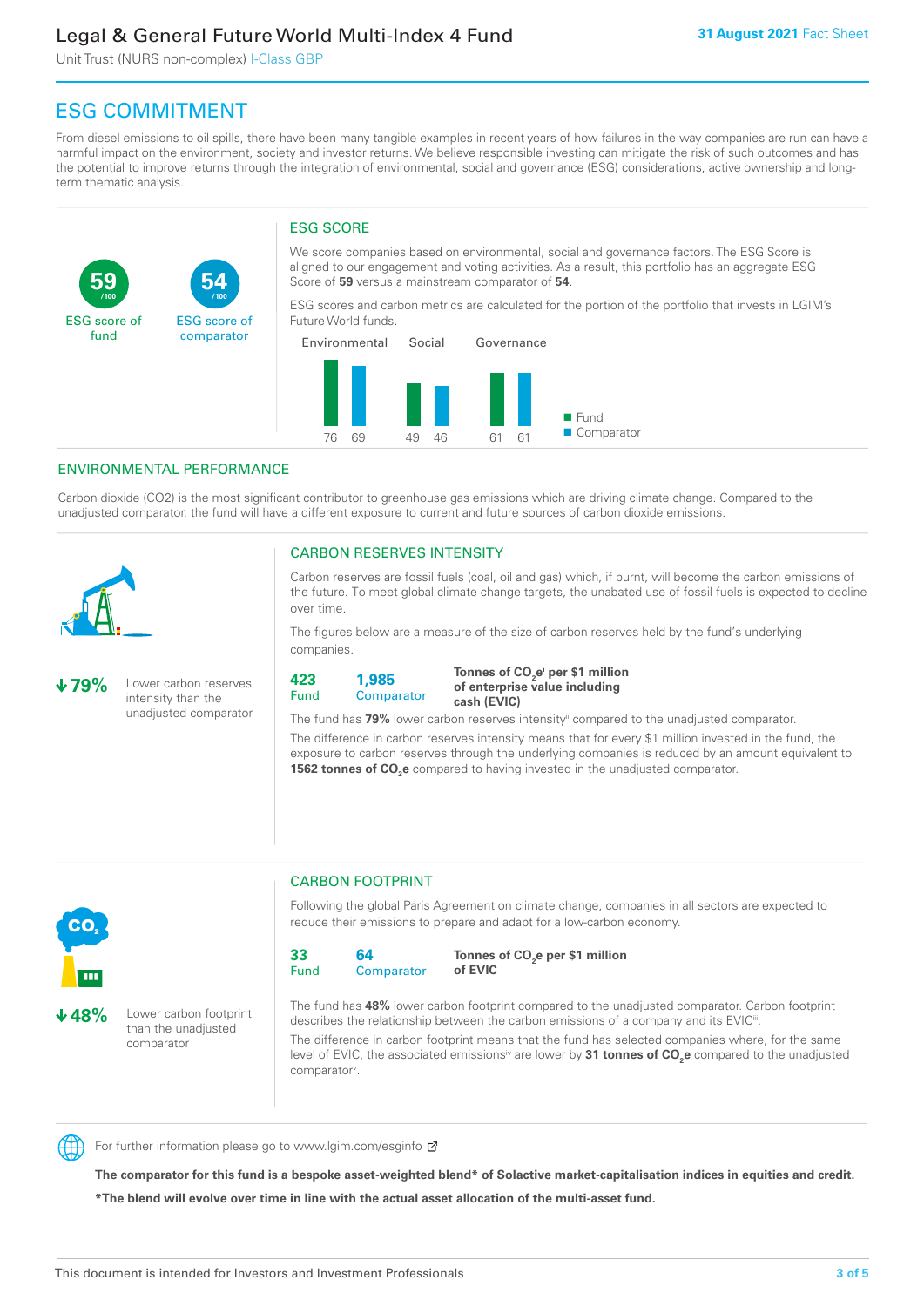Unit Trust (NURS non-complex) I-Class GBP

#### **NOTES**

 $^\mathrm{i}$  Carbon dioxide equivalent (CO<sub>2</sub>e) is a standard unit to compare the emissions of different greenhouse gases.

ii This metric looks at the embedded carbon in the fossil fuel reserves owned by a company, divided by a company's enterprise value (including cash), to adjust for company size. This represents a carbon reserves intensity score for a company.

iii The choice of this metric follows best practice recommendations from the **Task Force on Climate-related Financial Disclosures.**

iv Data on carbon emissions from a company's operations and purchased energy is used.

v This measure is the result of differences in the weights of companies between the index or the fund and the comparator, and does not depend on the amount invested in the fund. It describes the relative 'carbon efficiency' of different companies in the comparator (i.e. how much carbon was emitted per unit of sales) or in the fund, not the contribution of an individual investor in financing carbon emissions.

#### **Third Party Disclaimers and Information**

Unless otherwise indicated all data contained in this factsheet is sourced from Legal & General Investment Management Limited. Where this document contains third party data ("Third Party Data"), we cannot guarantee the accuracy, completeness or reliability of such Third Party Data and accept no responsibility or liability whatsoever in respect of such Third Party Data, or in respect of any loss or damage suffered by you, your client or any other party arising in connection with either the provision of Third Party Data or any inaccuracies, errors or omissions, regardless of cause in any Third Party Data.

Where we use third party data within this document, it is never used directly and instead it forms the basis of our own calculations; we do so under licence and with the providers' legal permission.

While all reasonable endeavours are taken to ensure the data provided is accurate, it is important to note that the data providers assume no responsibility for errors or omissions and cannot be held liable for damage arising from our use of their data within our calculations. Information is for recipients' internal use only.

Source: HSBC© HSBC 2021.

Powered by Refinitiv Information.

Powered by Sustainalytics 2021.

Source: ISS.